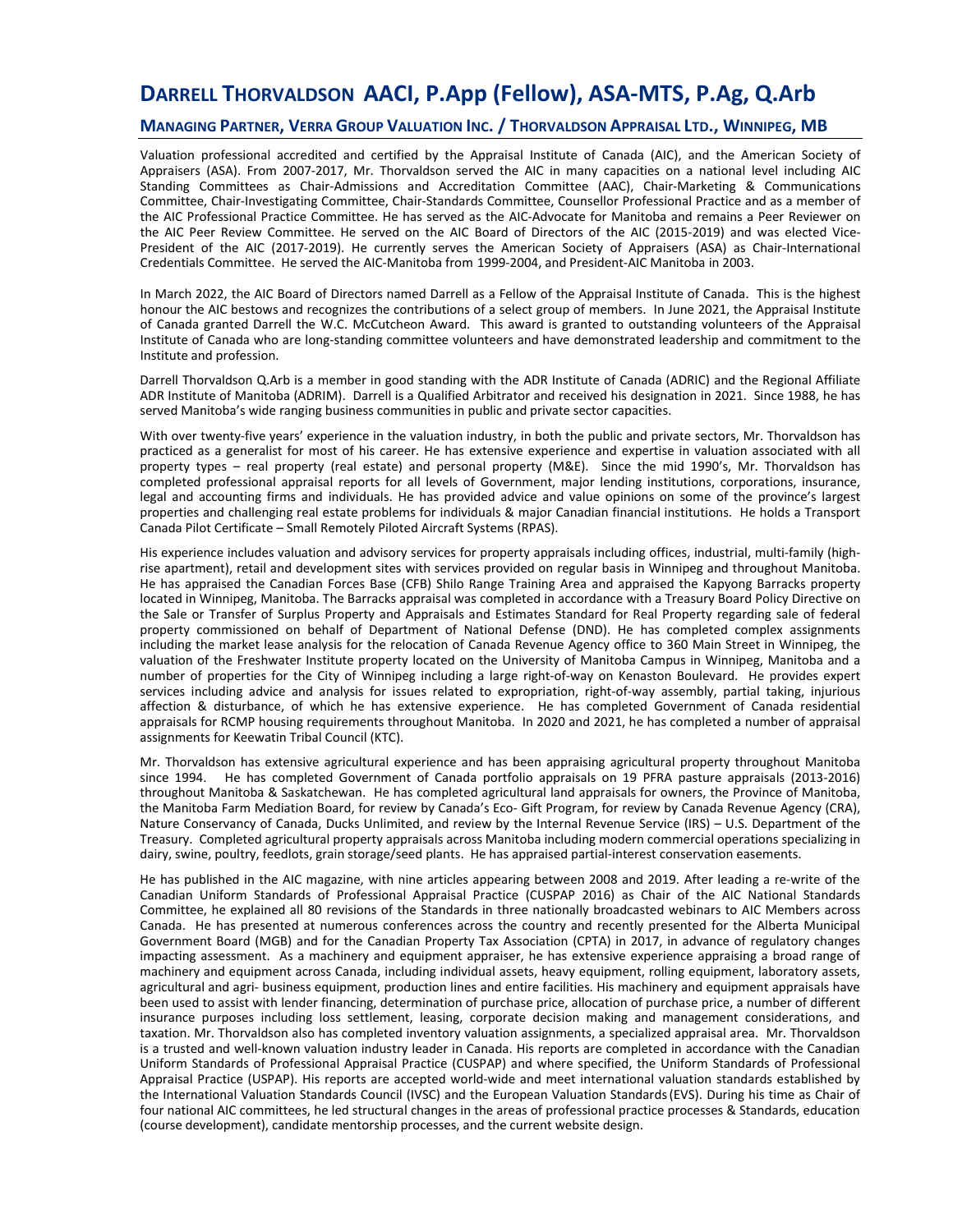# **Professional Affiliations & Designations**

Accredited Member of the *Appraisal Institute of Canada www.aicanda.ca*

Professional Designations:

**AACI** Accredited Appraiser Canadian Institute

**P. App** Professional Appraiser

**Fellow** 

Qualified Member of the *Alternative Dispute Resolution (ADR) Institute of Manitoba www.adrmanitoba.ca*

Professional Designation: **Q.Arb** Qualified Arbitrator

Accredited Member of the *American Society of Appraisers www.appraisers.org*

Certification body for machinery & equipment appraisers globally Professional Designation:

**ASA** Accredited Senior Appraiser – Machinery & Technical Specialties/ Machinery & Equipment

Member of the *Manitoba Institute of Agrologists www.mia.mb.ca*

Professional Designation:

**P.Ag** Professional Agrologist

Transport Canada Pilot Certificate – Small Remotely Piloted Aircraft Systems (RPAS) Visual line-of-sight (VLOS), 2021

# **Professional Career**

# **Verra Group Valuation Inc.** (2016-present)

## **Managing Partner**

Co-founder and managing partner of newly formed national affiliation of valuation companies.

# **Thorvaldson Appraisal Ltd., Manitoba** (2003-present)

**Director & President, Senior Valuation Consultant**

- Responsible for a range of advisory and valuation activities.
- A+ Rating as an Accredited Business with the Better Business Bureau

# **Hoffer Wilkinson & Associates, Winnipeg** (2008-2009)

## **Senior Valuation Consultant**

- Managed a large book of corporate and governmentclients.
- Worked primarily on the complex assignments undertaken by theoffice.
- Participated in a number of large valuations.
- Worked in other provinces of Canada on valuationassignments.
- Delivered market-overview presentations to clientgroups.
- Mentored other appraisers in the office.
- Terminated role on friendly terms and continued a professionalrelationship.

# **Province of Manitoba** (1994 - 2003)

**Regional Manager and Field Representative**

 Responsible for valuation, lending, collection and audit activities for a large client base throughout southern Manitoba. Completed machinery and equipment valuation, livestock valuation, land and building valuation. Liaised and coordinated activities with other government divisions. Served as Manager-Corporate Development in 1997. Responsible to negotiate client agreements and work-out strategies. Reviewed externally prepared valuations.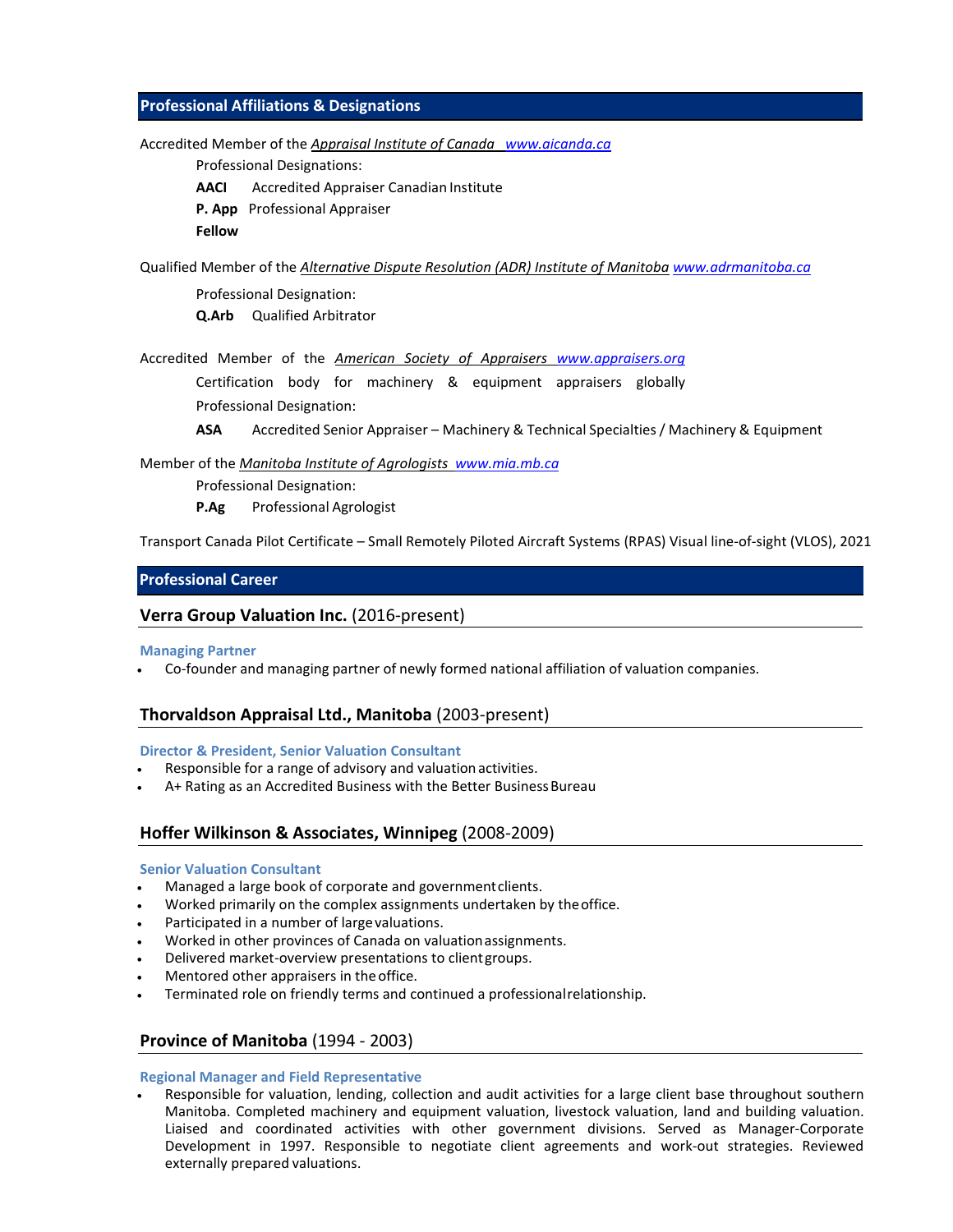### **Manager**

 Commenced as a lender, administrator and progressed to managing a branch. Account administration, valuations and lending. Extensive financialexperience.

## **Education**

- University of Manitoba (1984-1988) Bachelor of Science (Agriculture Faculty Program), Deans Honour
- Designated as Accredited Appraiser Canadian Institute (AACI), Appraisal Institute of Canada, 2003 Designation represents the highest level of accreditation within the Appraisal Institute of Canada, and successful completion of the Institutes required course program, applied experience and mentorship.
- Designated as Accredited Senior Appraiser (ASA), American Society of Appraisers,2017 Designation is renowned world-wide as the highest level of accreditation for machinery & equipment valuation. The required course programs and examinations were completed in-class throughout the United States with applied experience and work examples presented to the ASA Board of Examiners.
- Qualified Arbitrator (Q.Arb.) with the ADRIC and ADRIM, 2021











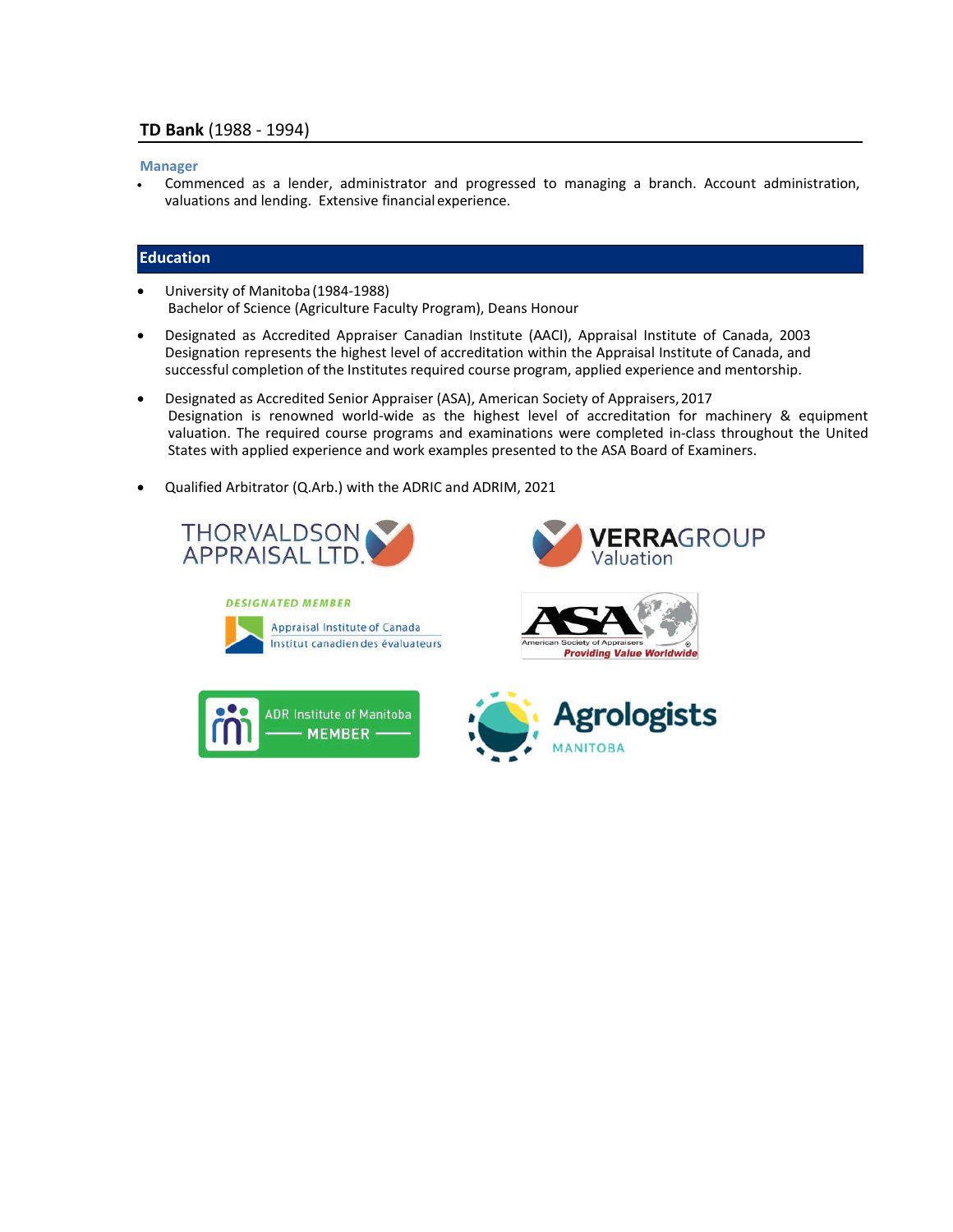# **Qualifications of the Appraiser – Detailed**

**DARRELL A. THORVALDSON AACI, P.App (Fellow), ASA-MTS, P.Ag, Q.Arb Thorvaldson Appraisal Ltd. P.O. BOX 78, Selkirk, Manitoba R1A 2B1** Office 204.338.1454 Email darrell.thorvaldson@verragroup.ca http://www.thorvaldson.ca **PROFESSIONAL DESIGNATIONS AND AFFILIATIONS Appraisal Institute of Canada (AIC) AACI (Fellow) – Accredited Appraiser Canadian Institute, since 2003 P. App – Professional Appraiser, since 2003 ADR Institute of Canada and ADR Institute of Manitoba – (ADRIC and ADRIM) Q. Arb – Qualified Arbitrator, since 2021 American Society of Appraisers (ASA) ASA – Accredited Senior Appraiser Manitoba Institute of Agrologists (MIA) P. Ag – Professional Agrologist, since 1992 Canadian Real Estate Association (CREA) & WinnipegREALTORS® -Associate Member Canadian Association for Business Economics (CABE) – Member**

#### **PROFESSIONAL INVOLVEMENT**

Peer Reviewer – Appraisal Institute of Canada's Peer Review Sub-Committee Chair – American Society of Appraiser's - International Tellers and Credentials Committee Reviewer – Retained by UBC as a writer/consultant to review and update AIC curriculum courses. Past National Vice-President – Executive Committee - Appraisal Institute of Canada (2017-2019) Past National Director – Appraisal Institute of Canada Board of Directors (2015 - 2019) Past National Chair – Appraisal Institute of Canada's Admissions and Accreditations Committee (2018-2019) Past National Chair – Appraisal Institute of Canada's Marketing and Communications Committee (2017-2018) Past National Chair – Appraisal Institute of Canada's Standards Committee (2015-2017) Implemented Re-Write of CUSPAP 2016 Past National Chair - Appraisal Institute of Canada's Investigating Committee (2009 – 2011) Past Counsellor, Professional Practice – Appraisal Institute of Canada, Ottawa National Office (2011-2012) Past Member – Appraisal Institute of Canada's Professional Practice Committee (2015-2017) Past Advocate– Appraisal Institute of Canada's Advocate – Manitoba (2015-2017) Past Member – Appraisal Institute of Canada National Standards Committee (2012 – 2015) Past Investigator - Appraisal Institute of Canada's Investigating Committee (2007 – 2009) Past President - Appraisal Institute of Canada, Manitoba (2003 – 2004) Past Director – Appraisal Institute of Canada, Manitoba (1999 – 2005)

#### **ACADEMIC EDUCATION AND PROFESSIONAL DEVELOPMENT**

- Bachelor of Science in Agriculture (B.Sc.A) University of Manitoba, 1988
- University of British Columbia (UBC) AIC Curriculum Courses(1996-2003)
- ADR Institute of Canada National Introductory Arbitration Course (January 2021 ADR Institute of Saskatchewan)
- Instructor AIC Professional Practice Training, October 2011, Ottawa, Ontario
- Volunteer Appraisal Institute of Canada's Peer ReviewProgram
- Presenter Appraisal Institute of Canada National Conference, Winnipeg, MB (June 2016)
- ARGUS Valuation DCF, August 2012, ARGUS SOFTWARE,Toronto, Ontario
- Valuation of Conservation Easements & Partial Interests, April 2012, ASFMRA, Denver, Colorado
- Machinery & Equipment Valuation (ME 201), March 2015, American Society of Appraisers, Atlanta, Georgia
- Machinery & Equipment Valuation (ME 202), May 2015, American Society of Appraisers, Chicago, Illinois
- Machinery & Equipment Valuation (ME 203), January 2016, American Society of Appraisers, Herndon, Virginia
- Machinery & Equipment Valuation (ME 204), September 2016, American Society of Appraisers, Boca Raton, FL
- CUSPAP 2020-2021 Canadian Uniform Standards of Professional Appraisal Practice Certification
- USPAP 2020-2021 Uniform Standards of Professional Appraisal Practice Certification
- 15-Hour National USPAP Course, Appraisal Institute (AI), May 2015, On-Line, Chicago Illinois - written examination completed at the Pearson VUE Test Center in Winnipeg, MB
- Certificate in Machinery & Equipment Valuation (CPD 118), 2009, University of British Columbia
- Ecological Gifts, June 2011, Moncton, NewBrunswick
- Retained by UBC (2016) as a writer/consultant to review and update AIC curriculum courses.
- Ethics Exam, November 2014, American Society of Appraisers (ASA), On-Line, Reston, Virginia
- Business Practices and Ethics, February 2013, Appraisal Institute (AI), On-Line, Chicago, Illinois
- Business Ethics, November 2012, ASFMRA, On-Line, Denver Colorado
- Fraud Investigation RCMP Academy, April 1998, Regina, Saskatchewan

# **Author – Canadian Property Valuation – Appraisal Institute of Canada**

- Volume 52 Book 1 2008 "Rules of Engagement"
- Volume 55 Book 1 2011 "Continual Improvement" Volume 55 Book 2 2011 "Professional Collaboration"
	-
	- Volume 55 Book 3 2011 "Sharpen Our Focus" Volume 56 Book 2 2012 "From the Counsellor's Desk"
		- Volume 60 Book 3 2016 "Appraising Machinery & Equipment"
	- Volume 61 Book 4 2017 "Advocacy & Collaboration" Volume 63 Book 2 2019 "AIC Applied Experience Program"
- Volume 64 Book 2 2020 "Taking Care of our Profession"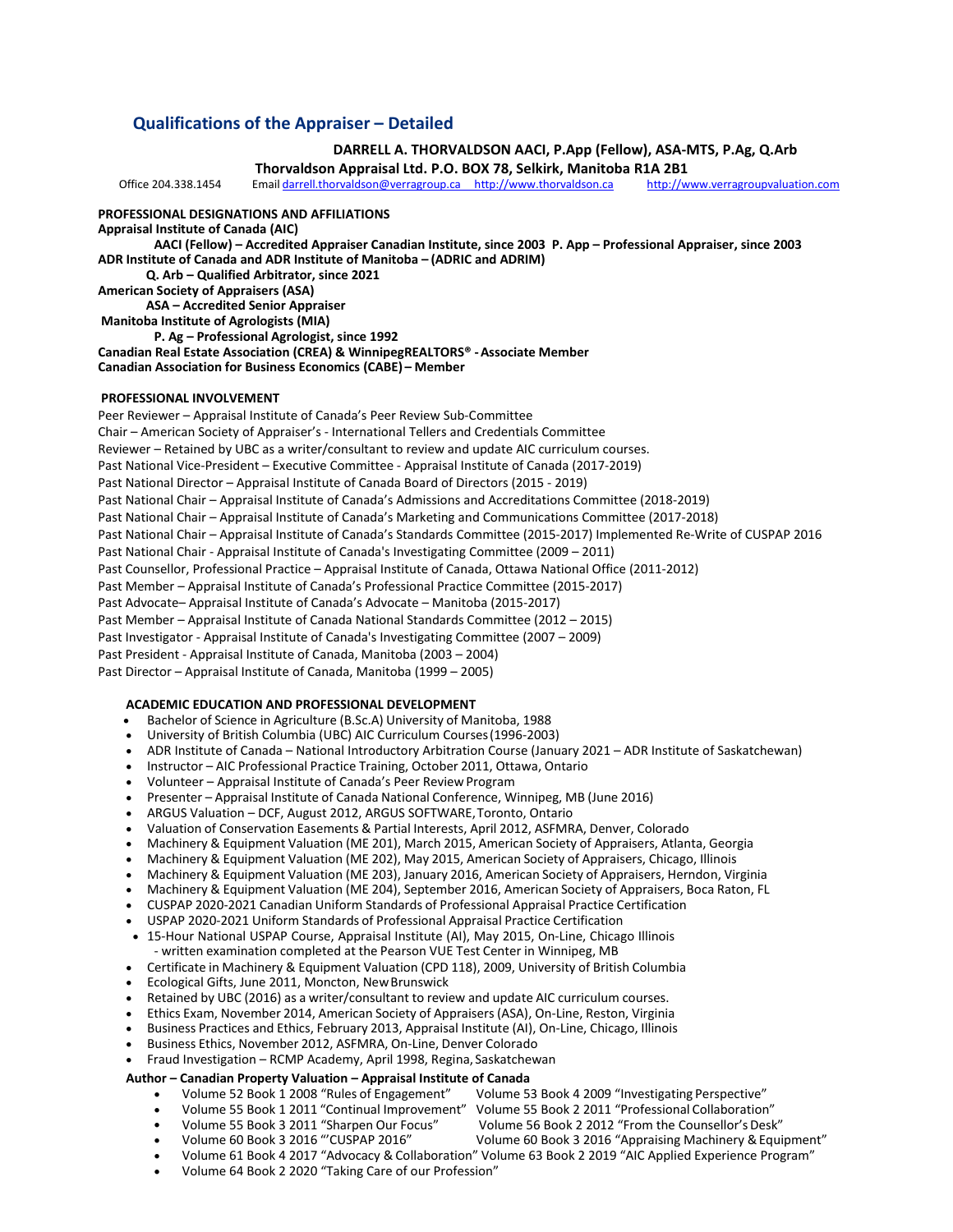#### **FURTHER ACCOMPLISHMENTS**

 Various property appraisals for machinery and equipment, offices, industrial, multi-family (high-rise apartment), retail, and development sites; work completed on regular basis in Winnipeg and though out Manitoba for property owners, and various institutional clients, including credit unions, chartered banks, insurance, accounting & legal firms, national companies. A partial list of clients for whom assignments have been completed by ouroffice:

BANKS/FINANCIAL/COMMERCIAL Bank of Montreal **Assiniboine Credit Union** Catalyst Credit Union RBC Royal Bank of Canada Sunrise Credit Union BDO Canada Ltd.<br>TD Bank Sunrise Credit Union Farm Credit Cana National Bank of Canada Crosstown Credit Union Vanguard Credit Union First Nations Bank of Canada Scotiabank Scotiabank Manulife Canada

Farm Credit Canada (FCC) Access Credit Union Oakbank Credit Union Pepsi Bottling Group (Canada) CIBC CARPATHIA Carpathia Credit Union North Winnipeg Credit Union Ltd. Olymel LP **Viterra Federated Co-operatives Ltd.** 

### GOVERNMENTS & AGENCIES

Public Works and Government Services Canada Winnipeg Housing Rehabilitation Corporation Government of Manitoba - Crown Lands Brandon Neighbourhood Renewal Corporation Manitoba Housing and Community Development City of Dauphin, Manitoba<br>City of Winnipeg-Real Estate Division City of Manitoba Hydro-Property City of Winnipeg-Real Estate Division and Manitoba Hydro-Property<br>Department Division scolaire franco-manitobaine St. Boniface Doicesan High School Department Division scolaire franco-manitobaine St. Boniface Doicesan City of Edmonton, Alberta City of Edmonton, Alberta<br>
Food Development Centre – Portage la Prairie, MB Keewatin Tribal Council (KTC) Food Development Centre – Portage la Prairie, MB Shawano Wapungong Investments Inc. **Example 20 Index** University of Guelph Main Street Project **Homes Foundation** Homes for Heroes Foundation Nisichawayasik Cree Nation Canadian Lung Association

- Completed numerous commercial & industrial assignments throughout Northern Manitoba including Thompson, Flin Flon, Snow Lake, Gillam, & The Pas.
- Agricultural land appraisals completed for owners, Province of Manitoba, the Manitoba Farm Mediation Board, for review by Canada's Eco- Gift Program, for review by Canada Revenue Agency (CRA), Nature Conservancy of Canada, Ducks Unlimited, and review by the Internal Revenue Service (IRS) – U.S. Department of theTreasury.
- Government of Canada portfolio appraisal 19 PFRA pastures (2013-2016) in Manitoba & Saskatchewan.
- Completed agricultural property appraisals across Manitoba. Modern commercial operations including dairy, swine, poultry, feedlots, grain storage/seed plants and purchased conservationeasements.
- Government of Canada residential appraisals for RCMP housing requirements throughout Manitoba.
- Completed several large suburban and downtown buildings in Winnipeg and Brandon.
- Hotel valuations(full-service/limited-use/motel) Winnipeg and across Manitoba.
- Completed industrial & commercial summary appraisals, multi-family real property projects for the Province of Manitoba, Manitoba Housing., Office Market Analysis Reports and Market Survey Reports for the Government of Canada (Public Works and Government Services Canada) in Downtown and Suburban Winnipeg (for inclusion in Treasury Board Submission), Brandon, Steinbach, Portage la Prairie, Swan River, Carman & Riding Mountain National Park.
- In 2015/2016, completed the Market Analysis Report for Government of Canada (Public Works and Government Services Canada) to address the 120,000 sq.ft. office lease requirements of Canada Revenue Agency for both downtown and suburban office locations in Winnipeg.
- In 2018, retained by the Government of Canada to complete valuation scenarios of the Freshwater Institute, a specialpurpose 220,000+ sq.ft. laboratory/office complex on the University of Manitoba Campus in Winnipeg.
- Land appraisals completed for commercial, industrial and residential subdivision in Winnipeg and Brandon. Appraised a major land parcel (Winnipeg's southwest quadrant) and other multi-family developments for the Province of Manitoba - Manitoba Housing. Appraised a major land holding in south Winnipeg forCN.
- Portfolio appraisal of 20 industrial properties (2015) across Manitoba for an international client.
- Expropriation appraisals road widening and partial-takings(larger parcel & injurious affection).
- $\circ$  Completed appraisal reports for the Province of Manitoba Crown Lands and Property Agency (CLPA) on real property partial-takings including properties in the RM of Headingley.
- o Retained by PWGSC to appraise the Manitoba Hydro Right of Way through the Riding Mountain National Park.
- $\circ$  Retained by the City of Dauphin (2015) to appraise a major holding identified by the Province of Manitoba as a taking for the construction of a correctional facility, and complete a comprehensive review report.
- $\circ$  Retained by the City of Winnipeg (2015) to appraise a major land holding identified by the Province as a taking for the construction of Centreport Canada Way.
- Appraisals for PWGSC Special-Purpose Propertiesincluding:
	- o Canadian Forces Base (CFB) Shilo Range Training Area located in south-central Manitoba,
	- $\circ$  the Selkirk Shipyard Government of Canada,
	- o the Oak Hammock Marsh Interpretive Center located north ofWinnipeg.
	- o The Kapyong Barracks property located at Kenaston Boulevard and Taylor Avenue in Winnipeg, Manitoba. The appraisal was completed in 2015 in accordance with a Treasury Board Policy Directive on the Sale or Transfer of Surplus Property and Appraisals and Estimates Standard for Real Property regarding sale of federal property commissioned on behalf of Department of National Defense (DND).